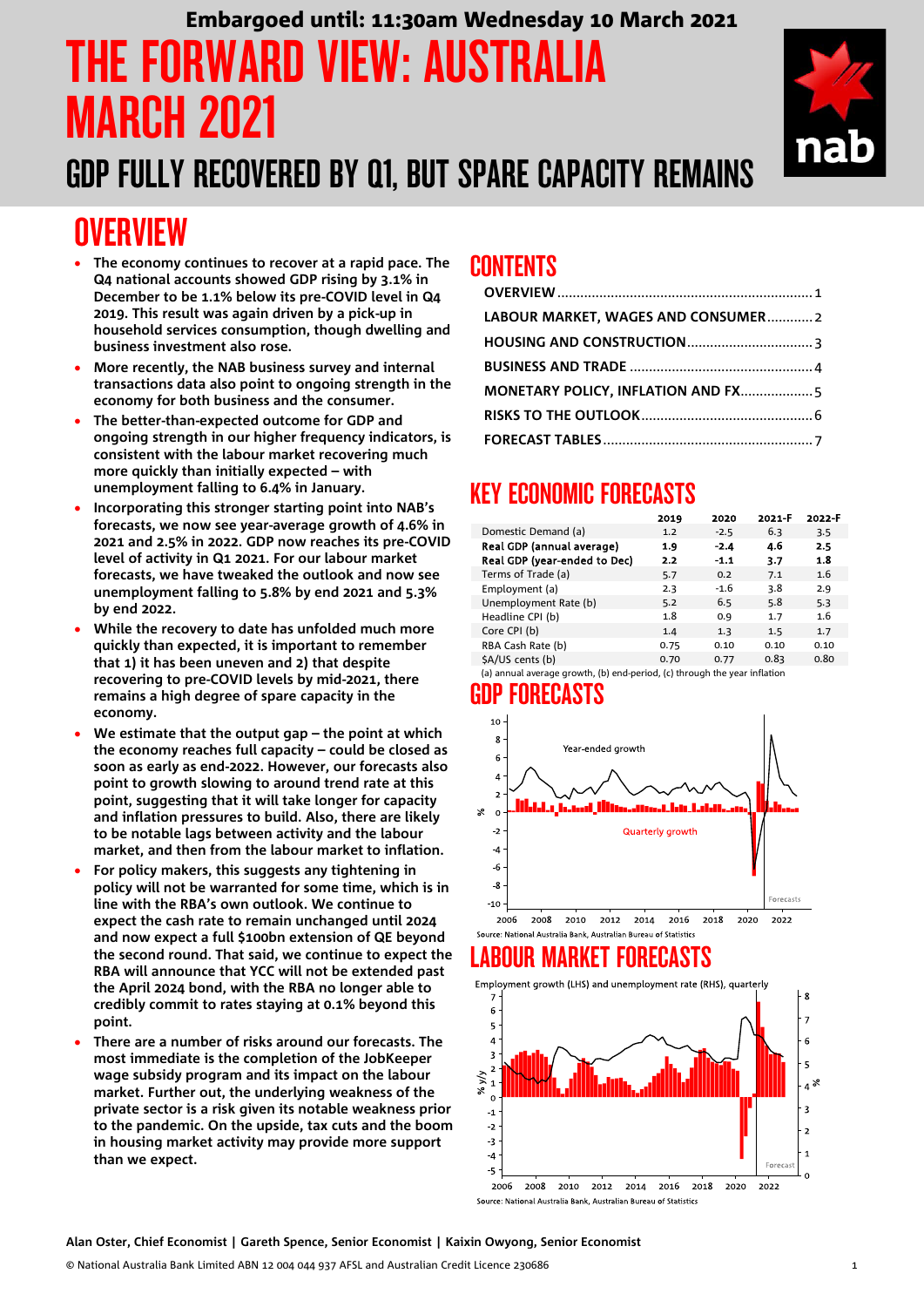# <span id="page-1-0"></span>LABOUR MARKET, WAGES AND CONSUMER

#### Household consumption continued to rebound in the December quarter, and high frequency data suggests spending on goods has remained elevated into 2021.

Household consumption rose by a strong 4.3% in Q4, driven by a further rebound in services (up 5.2%) and ongoing strength in spending on goods (up 2.8%). Despite the strong increase, household consumption remains 2.7% below pre-COVID levels, with ongoing impacts to some services such as travel.

On the other hand, goods spending continues to benefit from substitution away from services spending, which remains constrained by restrictions. This has seen motor vehicle sales rise strongly (up over 30% y/y), while alcohol and household goods spending are also up over 10% y/y.

The change to spending patterns will likely continue for some time, with borders remaining closed. Retail sales data showed a further 0.5% rise in January, while the NAB Cashless Retail Sales index points to a 0.3% increase in February.

A key support to household consumption has been the resilience of the labour market through the pandemic, alongside the support to household incomes from fiscal policy.

The unemployment rate fell further in January, declining to 6.4% and is now down around 1.1% from its peak of 7.5% in July 2020. Encouragingly, broader measures of labour market underemployent have recovered to their pre-COVID levels.

Employment rose by another 30k in the month to be around 60k lower than pre-COVID levels. Hours worked saw an unseasonably sharp fall in the month, reflecting the impact of ad hoc business shutdowns this year. Nonetheless, while hours worked have lagged the recovery in employment but continue to improve.

That said, there continues to be a significant amount of slack in the labour market, where we estimate the level of full employment to be an unemployment rate of 4.9%. As a result, we expect sluggish wage growth for some time. Indeed, the ABS WPI released for the December quarter showed that underlying wage growth is currently tracking at around 0.3%  $q/q$  – well below the annualised rate of 3-3.5% consistent with full employment.

Overall it appears while the labour market took a significant hit during pandemic related shutdowns, as activity has rebounded, the labour market has recovered relatively quickly. This is encouraging and suggests that government supports have played a key role. However, going forward the true pace of employment growth remains uncertain with both demand and supply side impacts from lower migration and ongoing volatility in the data related to the pandemic.

### GOODS SPENDING HAS DRIVEN THE REBOUND



## UNEMPLOYMENT WILL REMAIN ELEVATED



### WHILE POPIII ATION GROWTH SLOWS



Note: Quarterly since 1981, historical data is annual. Series break in 1971 when the ABS introduced the concept of estimated resident population. Source: National Australia Bank, ABS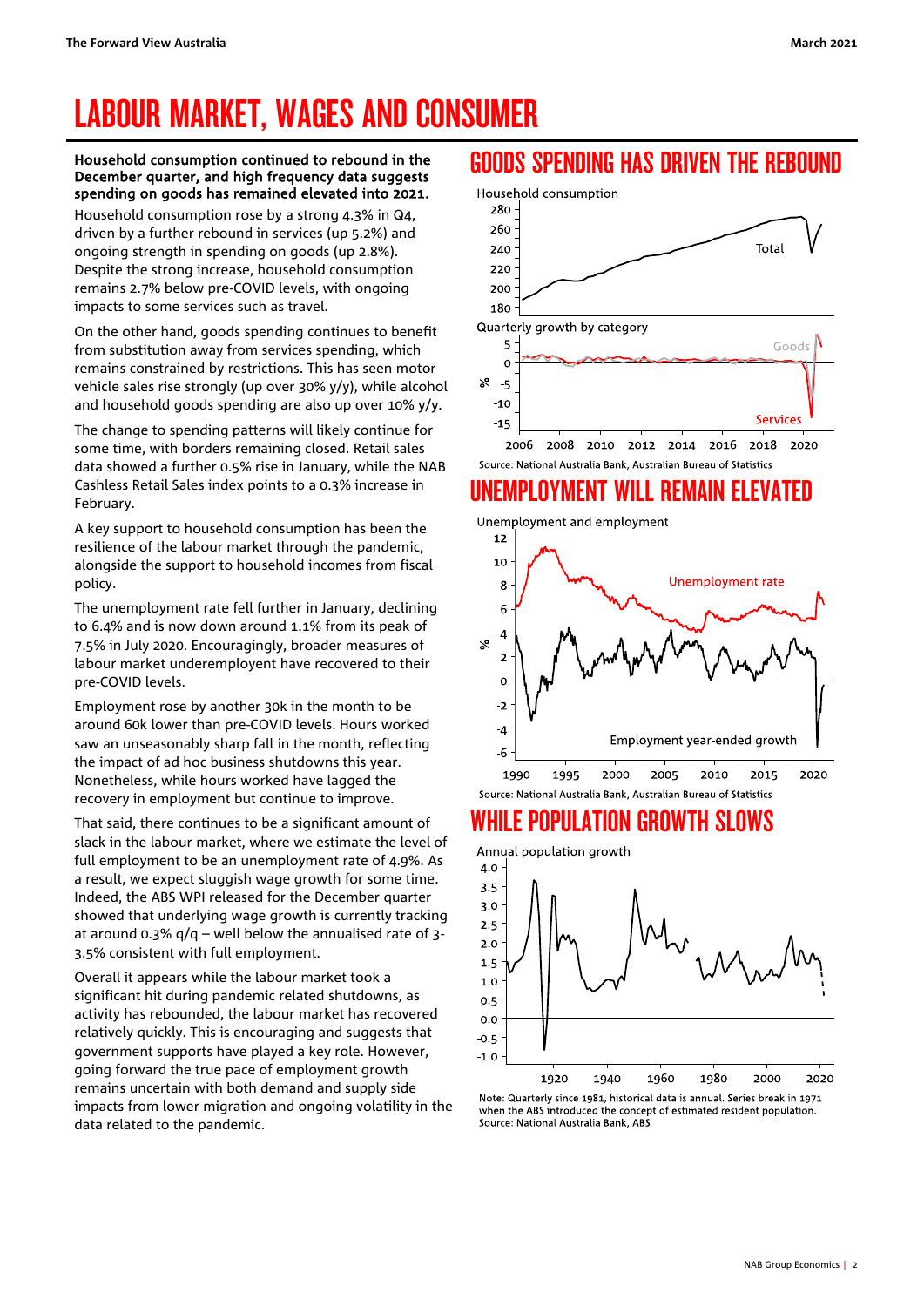# <span id="page-2-0"></span>HOUSING AND CONSTRUCTION

#### Housing market activity is taking off, with strong price rises forecast for 2021 and leading indicators pointing to a pickup in construction activity.

Conditions in the established housing market have has turned up, sharply, with prices, clearance rates and loan approvals rising sharply in late 2020 and into early 2021.

Dwelling prices rose by a large 2.0% in the month of February – as measured by the 8-capital city dwelling price index – to be 2.6% higher over the year. The sharp rise was driven by prices in Sydney, Melbourne and Hobart, although all capital cities recorded strong gains. Regional house prices continue to grow strongly too, marking a 2.1% rise in the month. Likewise, lending data shows both owner-occupier and investor loan approvals jumped in January, up 11 and 9% respectively. Owner-occupier loans are at record highs and 52% higher than a year ago.

This sharp turnaround rises reflect the impact of fiscal and monetary stimulus on the housing market. Lower rates, HomeBuilder grants, stamp duty discounts and a solid rebound in economic recovery have been key supports. This appears to have been enough to offset the impact of pandemic-driven job losses, weak rents and a fall in migration, at least in the year ahead. As such, NAB forecasts dwelling prices will rise 7.9% over 2021 and of 6% over 2022.

Residential construction activity is now rising after having fallen in recent years, with a substantial boost to demand from the government's HomeBuilder grants. Building approvals are at historical highs for most state and territories – a stark turnaround from the multi year lows reached in 2020.

The national accounts measure of dwelling investment showed that in Q4 2020, dwelling investment rose by 3.1% - with new construction rising by 3.4% and alterations and additions (renovations) recording a large 5.2% increase. This marks the first increase in new construction since early 2018. All states saw an increase in dwelling investment in the quarter, though QLD and WA saw outsized gains. Dwelling investment is likely to rise further over 2021, with prices continuing to rise and the large pipeline of work from the homebuilder program the key supports.

That said, downside risks to the housing market remain as it faces headwinds of weak population growth and elevated unemployment. Further, with HomeBuilder set to cease at the end of March, it remains to be seen whether demand for new homes collapses shortly after, where many buyers would have brought forward their new home building plans.

## PRICES ARE RISING BRISKLY

Dwelling price growth, 6-month-ended, annualised



Source: National Australia Bank, CoreLogic

## HOME LOAN APPROVALS ARE UP SHARPLY



### BUILDING APPROVALS HAVE RISEN SHARPLY



Private house approvals, monthly, 3-month moving average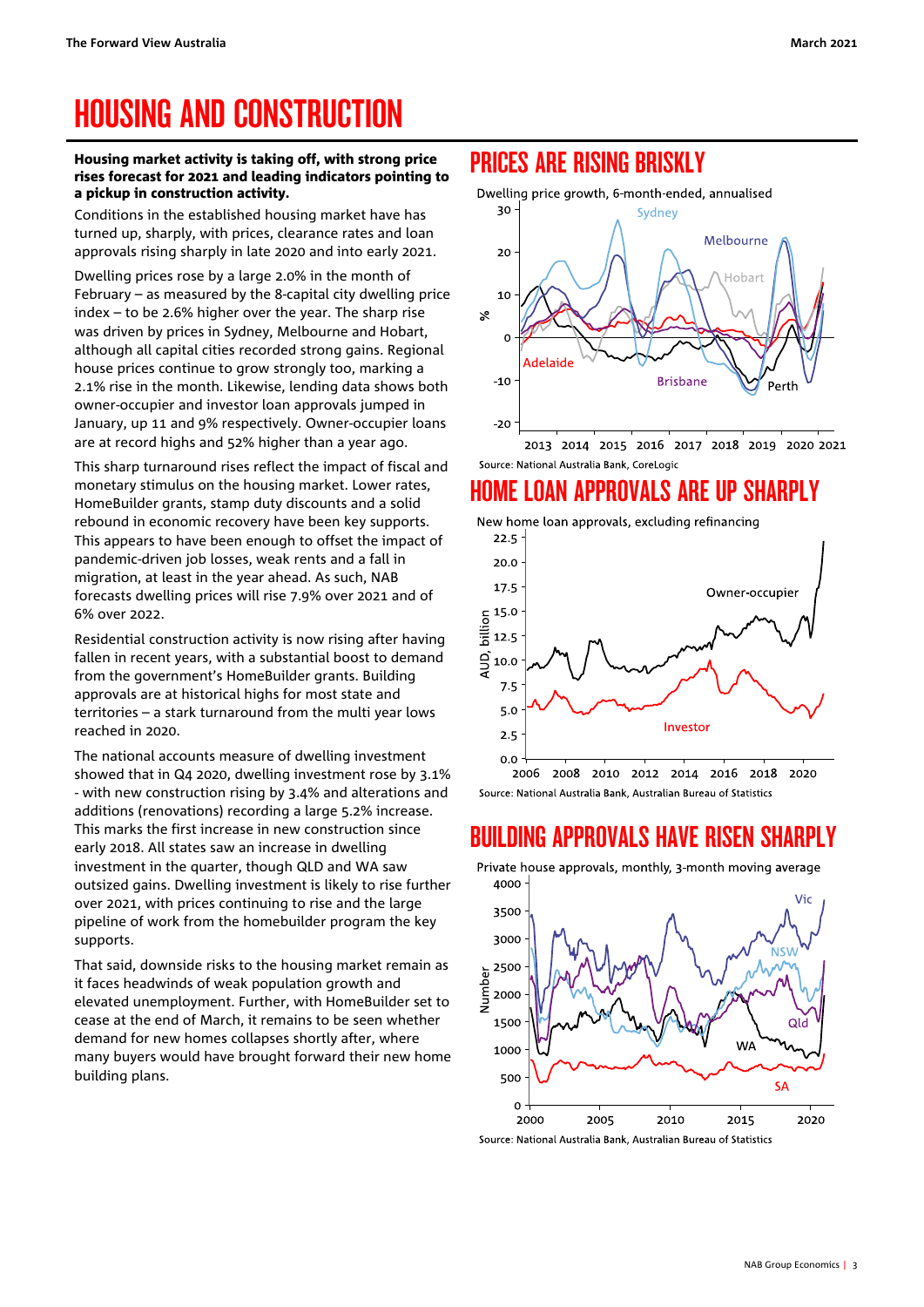## <span id="page-3-0"></span>BUSINESS AND TRADE

#### Businesses continue to report strong conditions and confidence in the NAB business survey – a positive sign the recovery remains robust

The February business survey showed a rebound in conditions and a further rise in confidence, with both at well-above average levels. Business confidence rose further in February to reach 16 index points, its highest level since early 2010. Business conditions bounced to return to around multi-year highs at 15 index points, after slipping in the month prior, with trading, profitability and employment conditions all marking solid improvements.

Notably, improved conditions have seen an increase in capacity utilisation. In February, utilisation rose to 81.8% – its highest level since mid-to-late 2019 – and 9.7ppts above its April 2020 trough. By industry, retail and wholesale trade continue to outperform, while lagging behind is mining, construction and recreation & personal services (which continues to see ongoing restrictions).

With capacity utilisation rising for some months now, businesses are now reporting increased capital expenditure (capex). The NAB survey's measure of capex is now at its highest level since mid 2019, led by well-above average capex in retail and manufacturing. While part of this likely reflects fiscal support through the instant asset write-off, these data also suggest sustained above-average confidence is feeding into increased investment.

These positive signs have prompted us to upgrade our investment outlook – we forecast 3.0% rise in 2021 and 6.4% in 2022 – although we caution the risks are on the downside. While we are optimistic on the rebound in investment, soft growth in business capex since the GFC has seen investment fall to a relatively low share of GDP. It's quite possible that as fiscal stimulus continues to taper, some of the optimism on the outlook and incentives to invest fade and see sluggish investment return.

#### Trade balance remains large, even as services trade remains restricted by the border closure.

The trade surplus remains around record highs. Commodities exports continue to drive up the relative value of goods exports, while service imports have been more impacted than service exports by the pandemic.

As the border remains shut, services exports will continue to be extremely weak for some time, where education and tourism were Australia's fourth and fifth largest exports pre-virus. For goods trade, Australia-China tensions remain a risk, where an increasing number of Australia exports have been impacted.





## CAPEX IS ABOVE AVG IN MOST IND



Source: NAB Business Survey

### SERVICES TRADE REMAINS DEEPLY IMPACTED

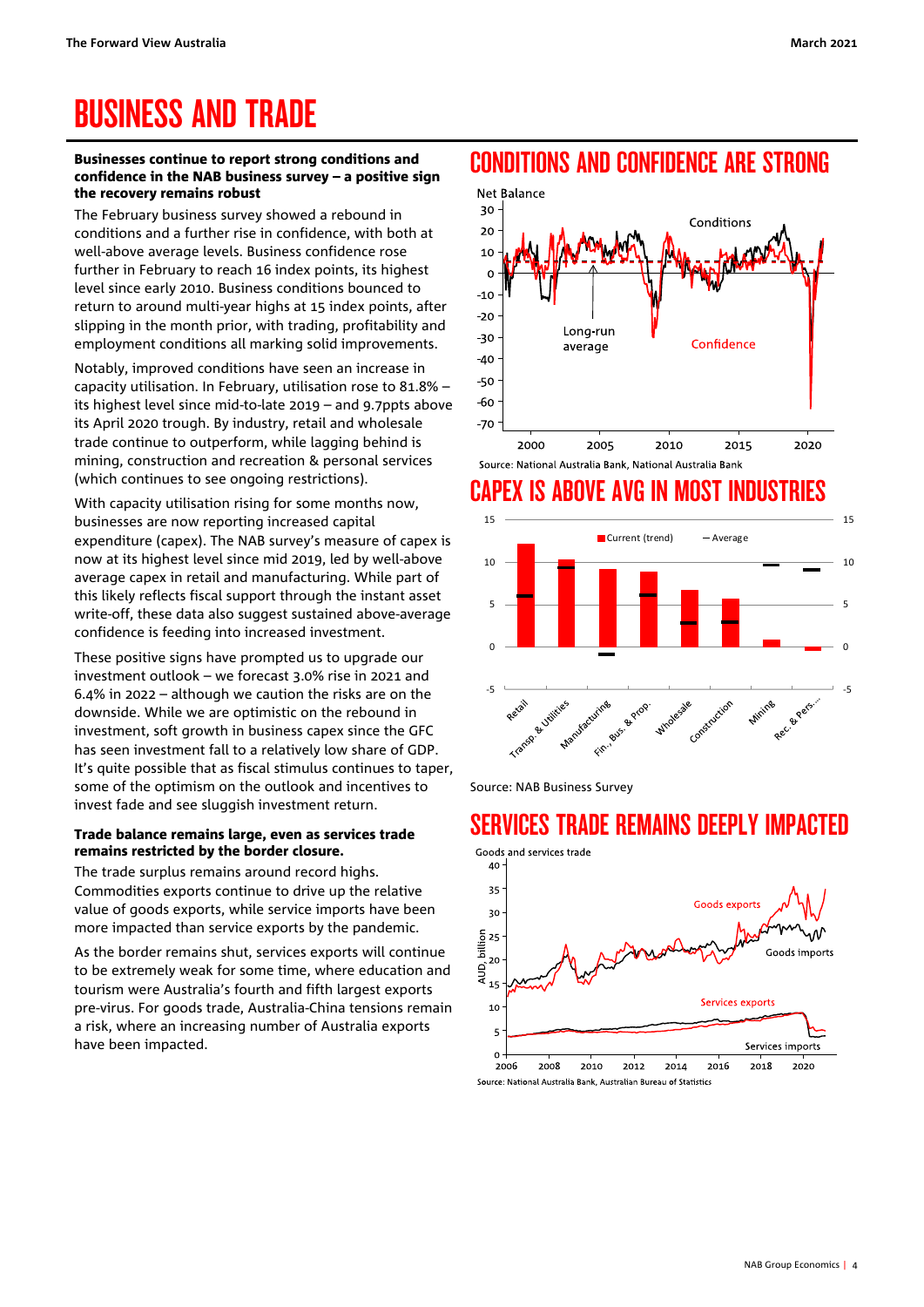# <span id="page-4-0"></span>MONETARY POLICY, INFLATION AND FX

#### No change to monetary policy in March

The RBA left policy setting unchanged at the March meeting, maintaining the cash rate and YCC target at 0.1% and leaving the QE and TFF programs in place.

The post meeting statement acknowledged the recent movement in bond yields and the better backdrop for the economy as the recovery unfolds. However, the RBA board noted again that it does not expect to lift rates until at least 2024, with the outlook for wages and, therefore, inflation still very weak.

The statement also noted the bring forward of bond purchases earlier in the week, to assist with market functioning and reiterated the stance it stands ready to extend the QE program further should conditions warrant.

#### We expect the cash rate on hold to at least 2024, but for the RBA to begin rolling back the YCC program around the middle of the year but continuing QE at the full rate for another 6 months beyond September.

Our forecasts imply the need for very easy monetary policy to continue, where we expect wage growth (and hence inflation) to remain weak. This is because, while we forecast a relatively quick recovery in activity and the labour market, it will take time to work through the significant degree of spare capacity in the economy.

As such, it is likely the cash rate will remain unchanged until at least 2024. We also expect the RBA to extend QE by \$100bn for a  $3<sup>rd</sup>$  successive round, where any tapering would be tantamount to a defacto tightening in policy, something that will not be warranted in early 2022.

That said, as outlined in mid-January, we expect the RBA to end the YCC program by halting purchases under the program at the April 24 bond. This is because, as our analysis on spare capacity highlights, it is plausible inflation will be at-target in 2024. $1$  As such extending YCC and committing to a 3-year yield of 0.1% beyond mid 2024 becomes less credible for the RBA. This is likely to be announced around the middle of the year.

#### Despite ongoing QE, we expect the Aussie to continue to strengthen into early 2022.

The AUD/USD has traded higher over the last month, reaching as high as US80c before paring back to around US77c currently. The currency is now around 2% higher than the formal announcement of QE in November. The drivers of the exchange rate have significant gains in commodity prices but also the expectation of an outperformance of the Australian economy. We expect these factors to continue and for the AUD to end 2021 at around US80c before rising to US82c by end 2022.

### INTEREST RATES ARE AT HISTORIC LOWS



## QE HAS INCREASED THE RBA BALANCE SHEET TO A RECORD SHARE OF GDP

RBA balance sheet, share of annual GDP



## AUD TO RISE ON POSITIVE OUTLOOK



Source: National Australia Bank, Macrobond Financial AB

<span id="page-4-1"></span><sup>1</sup> See: [NAB Economic Insights: Spare capacity and the long road to 2-3% inflation –](https://click.research.nab.com.au/?qs=d843cc4909264cf29965f441ddd0f03dae4a502c1f700c60980f77fa9546d983eb48e5cc175091911dfb430e3245f9668023eecb13e40604) March 2021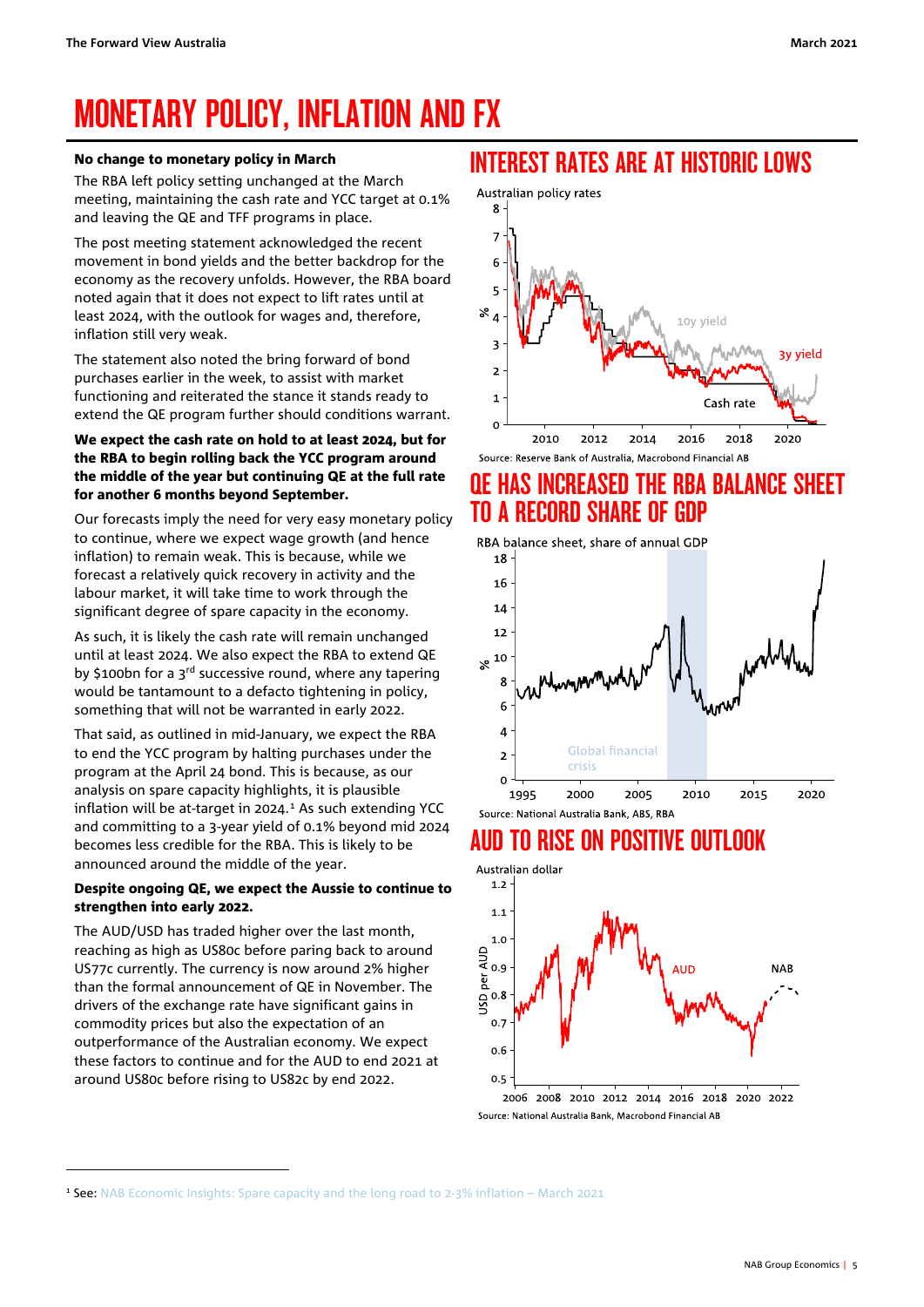# <span id="page-5-0"></span>RISKS TO THE OUTLOOK

#### The outlook remains highly uncertain and in the near term the end of JobKeeper will be a headwind

Australia has undergone a remarkable start to its a recovery, with activity and jobs rebounding sharply from its mid 2020 lows. However, ongoing strength is not guaranteed and, in our view, the balance of risks are tilted to the downside.

In the near term, we highlight the risk from the pull back in fiscal support – most notably the federal government's JobKeeper wage subsidy, which stops at the end of March. There are a range of other federal and state fiscal supports too, that end soon: the boost to JobSeeker unemployment benefits (End in Mar), HomeBuilder (Mar), SME loan guarantees (Jun). Our forecasts assume only a small drag from the removal of these programs, such that employment and consumer spending continue to rise, albeit at a slower pace. However, the clear risk is that once key supports are removed, the economic recovery falters.

Further, some parts of the economy continue to face sector-specific headwinds. Tourism and education businesses geared towards international visitors and students remain impacted by border closures. Hospitality, personal services and the entertainment industry remain limited by restrictions. The office market, particularly in Sydney and Melbourne, faces a collapse in demand as workers increase working at home.

Relatedly, with COVID still circulating in other countries, global growth is likely to remain weak. In combination with the closed international border and Australia-China tensions, it's likely Australia's trade sector – including tourism and education – will remain under pressure.

Last, we caution that viral outbreaks remain a risk until the vaccine is rolled out. At present, the plan is for vaccinations in Australia to begin in late February and, optimistically, for Australia to be fully vaccinated by October. It's possible that this could take longer and, in the meanwhile, another outbreak could occur – plunging parts of the country into lockdown.

On the upside, we see potential that the pickup in housing market activity spurs more jobs and increased spending – though the wealth effect – than we anticipate. NAB forecasts house prices will rise by a strong 7.9% over 2021 and of 6% over 2022. However, with prices up 2% in the past month, it's possible that a record housing boom is underway. This should directly support residential construction activity and jobs, while turnover supports demand for household goods (already boosted through 2020) and higher prices boost overall spending. That said, the RBA and regulators will be monitoring the boom carefully, where fears of financial stability risks from a housing bubble remain.

### END OF JOBKEEPER LOOMS



Federal JobKeeper Vic NSW Qld WA SA Tas NT ACT

### **GROWTH REMAINS WEAK**



2000 2002 2004 2006 2008 2010 2012 2014 2016 2018 2020 2022 2024 \* NAB forecasts private sector wages growth, which drives total wages growth.<br>Source: National Australia Bank, Australian Bureau of Statistics, Reserve Bank of Australia

## **WEALTH EFFECTS FOR HOUSING**<br>With 95% confidence intervals



two quarters

Source: RBA Bulletin March 2019 [Wealth and Consumption](https://www.rba.gov.au/publications/bulletin/2019/mar/wealth-and-consumption.html)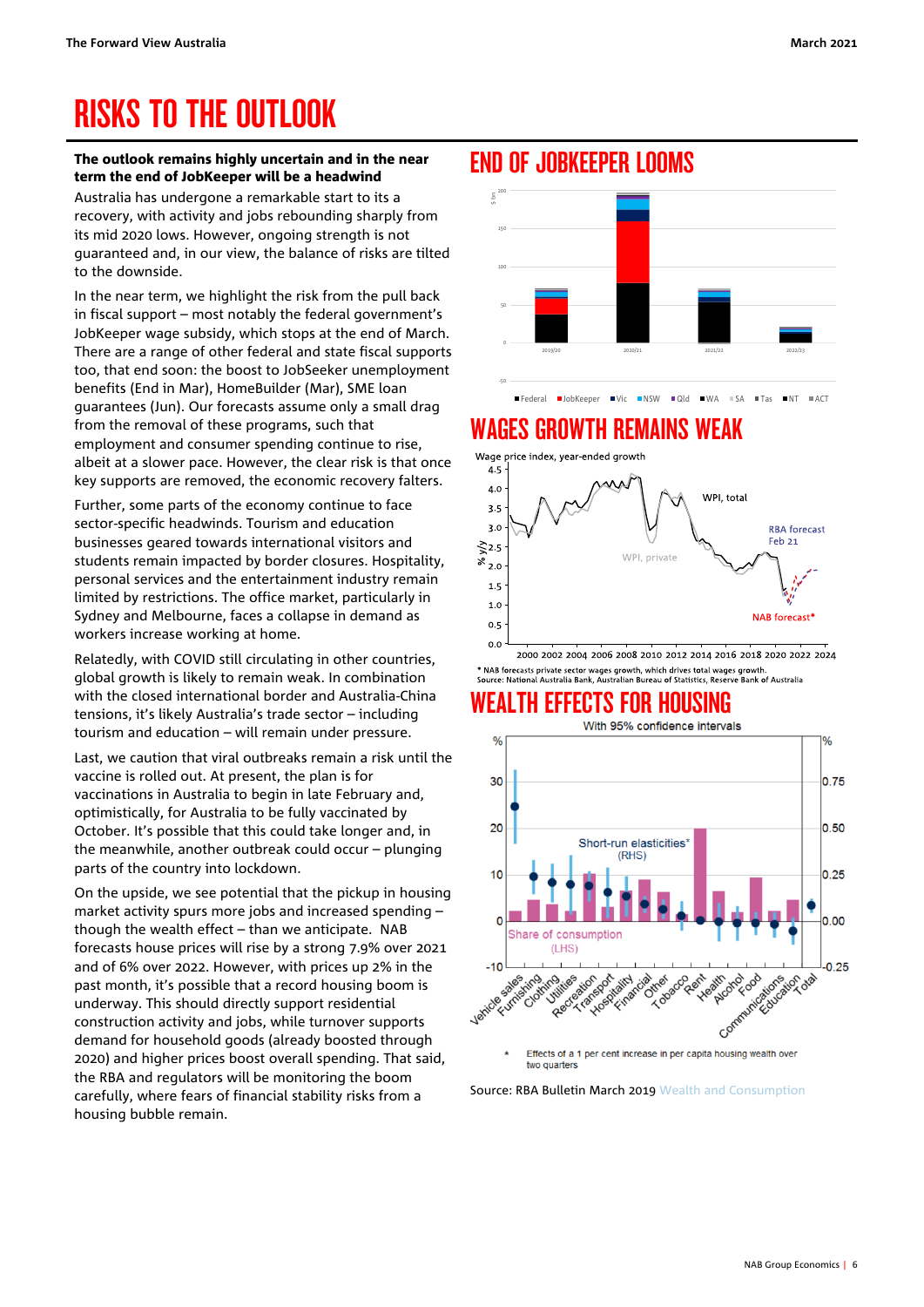## <span id="page-6-0"></span>FORECAST TABLES

#### Australian economic and financial forecasts (a)

|                                         | <b>Fiscal Year</b> |           |           | <b>Calendar Year</b> |        |        |         |        |        |
|-----------------------------------------|--------------------|-----------|-----------|----------------------|--------|--------|---------|--------|--------|
|                                         | 2018-19            | 2019-20 F | 2020-21 F | 2021-22 F            | 2018   | 2019   | 2020-F  | 2021-F | 2022-F |
| <b>Private Consumption</b>              | 1.8                | $-3.0$    | 1.3       | 6.0                  | 2.5    | 1.2    | $-5.8$  | 7.6    | 3.5    |
| Dwelling Investment                     | $-0.8$             | $-8.1$    | 1.4       | 3.1                  | 4.3    | $-7.1$ | $-5.4$  | 6.3    | $-2.1$ |
| Underlying Business Investment          | $-3.1$             | $-2.9$    | $-5.1$    | 4.8                  | 0.5    | $-2.3$ | $-5.5$  | 0.3    | 5.9    |
| Underlying Public Final Demand          | 5.0                | 5.8       | 5.9       | 4.0                  | 4.8    | 5.5    | 6.1     | 5.0    | 3.1    |
| <b>Domestic Demand</b>                  | 1.6                | $-1.0$    | 2.1       | 5.4                  | 2.7    | $1.2$  | $-2.5$  | 6.3    | 3.5    |
| Stocks (b)                              | $-0.2$             | $-0.3$    | 0.3       | 0.1                  | 0.1    | $-0.3$ | $-0.1$  | 0.3    | 0.1    |
| <b>GNE</b>                              | 1.3                | $-1.3$    | 2.5       | 5.5                  | 2.9    | 0.9    | $-2.6$  | 6.6    | 3.6    |
| Exports                                 | 4.0                | $-1.8$    | $-9.4$    | 0.0                  | 5.1    | 3.3    | $-10.3$ | $-2.2$ | $-0.2$ |
| Imports                                 | 0.2                | $-7.4$    | $-3.5$    | 7.7                  | 4.0    | $-1.0$ | $-13.0$ | 7.6    | 5.3    |
| <b>GDP</b>                              | 2.2                | $-0.2$    | 0.9       | 3.9                  | 2.8    | 1.9    | $-2.4$  | 4.6    | 2.5    |
| <b>Nominal GDP</b>                      | 5.6                | 1.6       | 2.5       | 6.4                  | 5.2    | 5.3    | $-1.6$  | 7.2    | 4.3    |
| Current Account Balance (\$b)           | 14                 | -36       | $-51$     | $-40$                | $-40$  | 13     | 49      | 47     | 33     |
| (%) of GDP                              | 0.7                | $-1.8$    | $-2.5$    | $-1.9$               | $-2.1$ | 0.7    | 2.5     | 2.2    | 1.5    |
| Employment                              | 2.4                | 0.2       | 1.3       | 3.3                  | 2.7    | 2.3    | $-1.6$  | 3.8    | 2.9    |
| Terms of Trade                          | 5.7                | 1.1       | 5.2       | 4.7                  | 1.8    | 5.7    | 0.2     | 7.1    | 1.6    |
| Average Earnings (Nat. Accts.<br>Basis) | 2.3                | 3.0       | 2.6       | 1.3                  | 2.0    | 2.8    | 3.2     | 1.5    | 1.8    |
| <b>End of Period</b>                    |                    |           |           |                      |        |        |         |        |        |
| <b>Total CPI</b>                        | 1.6                | $-0.3$    | 3.2       | 1.6                  | 1.8    | 1.8    | 0.9     | 1.7    | 1.6    |
| Core CPI                                | 1.4                | 1.3       | 1.5       | 1.5                  | 1.8    | 1.4    | 1.3     | 1.5    | 1.7    |
| Unemployment Rate                       | 5.1                | 7.0       | 6.2       | 5.4                  | 5.0    | 5.2    | 6.5     | 5.8    | 5.3    |
| <b>RBA Cash Rate</b>                    | 1.25               | 0.25      | 0.10      | 0.25                 | 1.50   | 0.75   | 0.10    | 0.10   | 0.10   |
| 10 Year Govt. Bonds                     | 1.32               | 0.87      | 1.40      | 1.35                 | 2.32   | 1.37   | 0.97    | 1.50   | 2.00   |
| \$A/US cents:                           | 0.70               | 0.69      | 0.80      | 0.75                 | 0.71   | 0.70   | 0.77    | 0.83   | 0.80   |
| \$A - Trade Weighted Index              | 60.1               | 60.0      | 63.1      | 62.1                 | 60.7   | 60.3   | 63.4    | 64.0   | 62.2   |

(a) Percentage changes represent average annual growth, except for cash and unemployment rates. The latter are end June. Percentage changes for CPI represent through the year inflation.

(b) Contribution to GDP growth